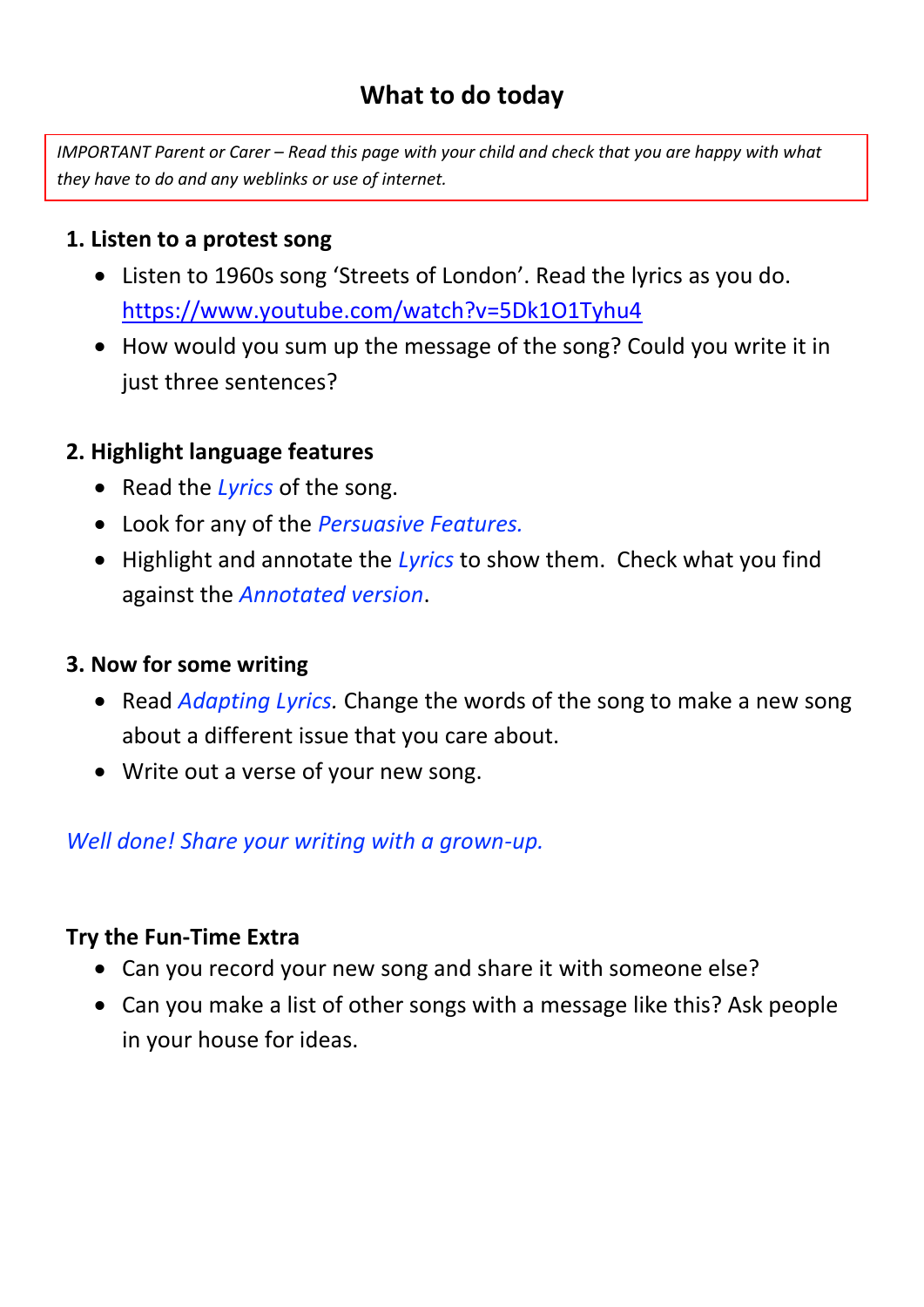## **Lyrics**

Have you seen the old man in the closed down market, Kicking up the papers with his worn out shoes? In his eyes you see no pride, hand held loosely by his side Yesterday's papers telling yesterday's news

*So how can you tell me you're lonely And say for you that the sun don't shine? Let me take you by the hand And lead you through the streets of London I'll show you something To make you change your mind.*



Have you seen the old girl who walks the streets of London? Dirt in her hair and her clothes in rags? She's no time for talkin', she keeps right on walkin', Carrying her home in two carrier bags.

#### *Chorus*

In the all-night café at a quarter past eleven same old man sitting there on his own. Looking at the world over the rim of his teacup. Each tea lasts an hour then he wanders home alone.

## *Chorus*

Have you seen the old man outside the seaman's mission? Memory fading with the medal ribbons that he wears? In our winter city, the rain cries a little pity For one more forgotten hero and a world that doesn't care. 'Streets of London' By **Ralph McTell**

(1969)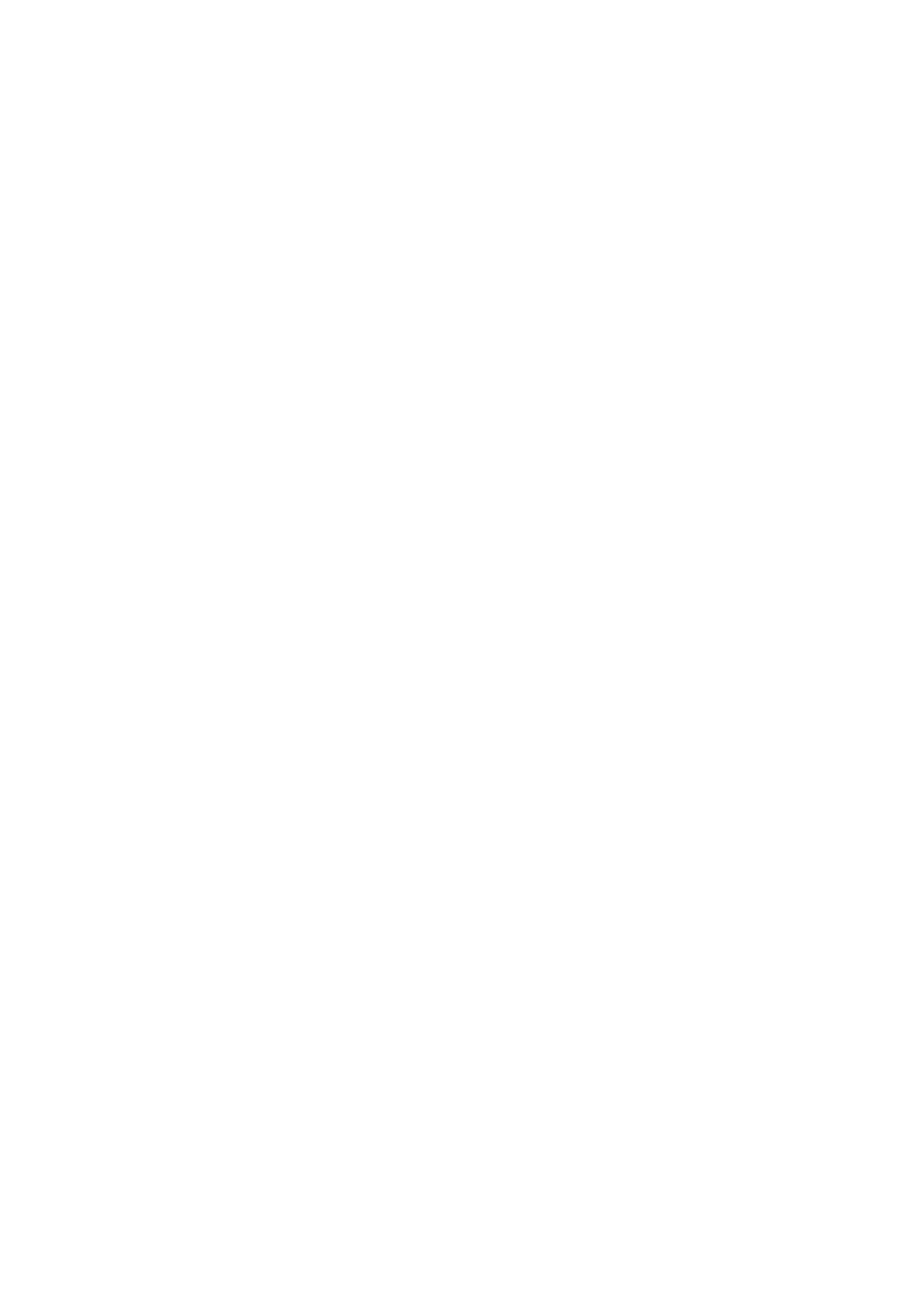## **Persuasive Features**

*Can you find any of these in the Streets of London song?*

### **Persuasive Language Features**

- Present tense
- Conjunctions for cause, contrast, condition
- Adverbs for lists, cause, contrast, attitude
- **•** Emotive language
- Strong images/word play\*
- Deliberate ambiguity
- Rhetorical questions
- Daring reader to disagree
- Opinion as fact

## **Word Play/Imagery\***

- Alliteration
- Repetition
- Onomatopoeia
- Simile
- Metaphor
- Exaggeration/hyperbole
- Contrasting pairs
- Lists (esp. of 3)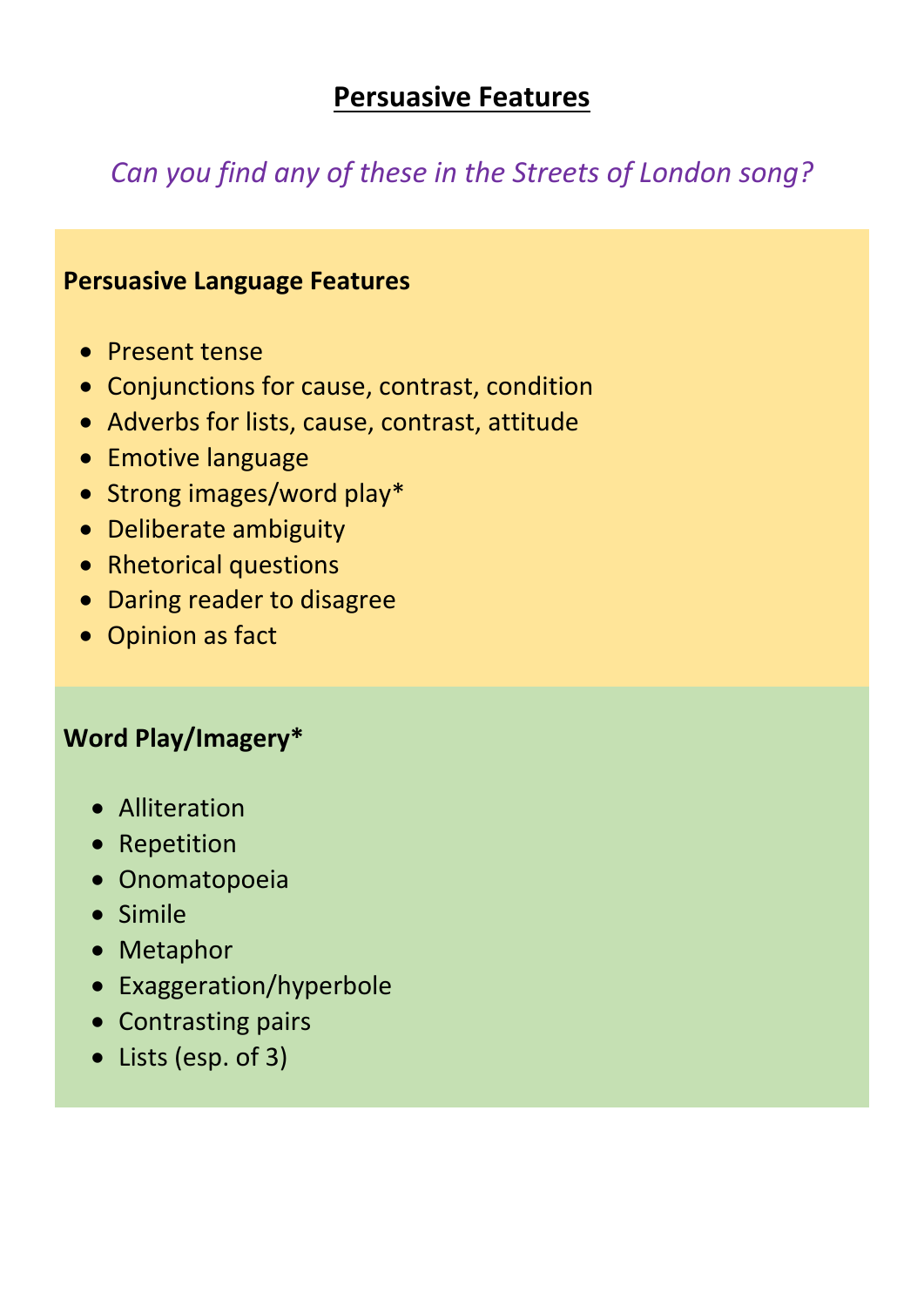## **Lyrics – annotated**

Have you seen the old man in the **closed down market**, Kicking up the papers with his worn out shoes**?** In his eyes you see no pride, hand held loosely by his side Yesterday's papers telling yesterday's news

*So how can you tell me you're lonely And say for you that the sun don't shine? Let me take you by the hand And lead you through the streets of London I'll show you something To make you change your mind.*

- $\circ$  Emotive language = blue
- o Present tense = green
- $\circ$  Strong images = yellow
- $\circ$  Daring the reader to disagree = grey
- $\circ$  Adverbs = pink
- $\circ$  Rhetorical questions = red question mark ?

Have you seen the old girl who walks the streets of London**?** Dirt in her hair and her clothes in rags? She's no time for talkin', she keeps right on walkin', Carrying her home in two carrier bags.

*Chorus*

In the all-night café at a quarter past eleven same old man sitting there on his own. Looking at the world over the rim of his teacup. Each tea lasts an hour then he wanders home alone.

*Chorus*

Have you seen the old man outside the seaman's mission**?** Memory fading with the medal ribbons that he wears? In our winter city, the rain cries a little pity For one more forgotten hero and a world that doesn't care.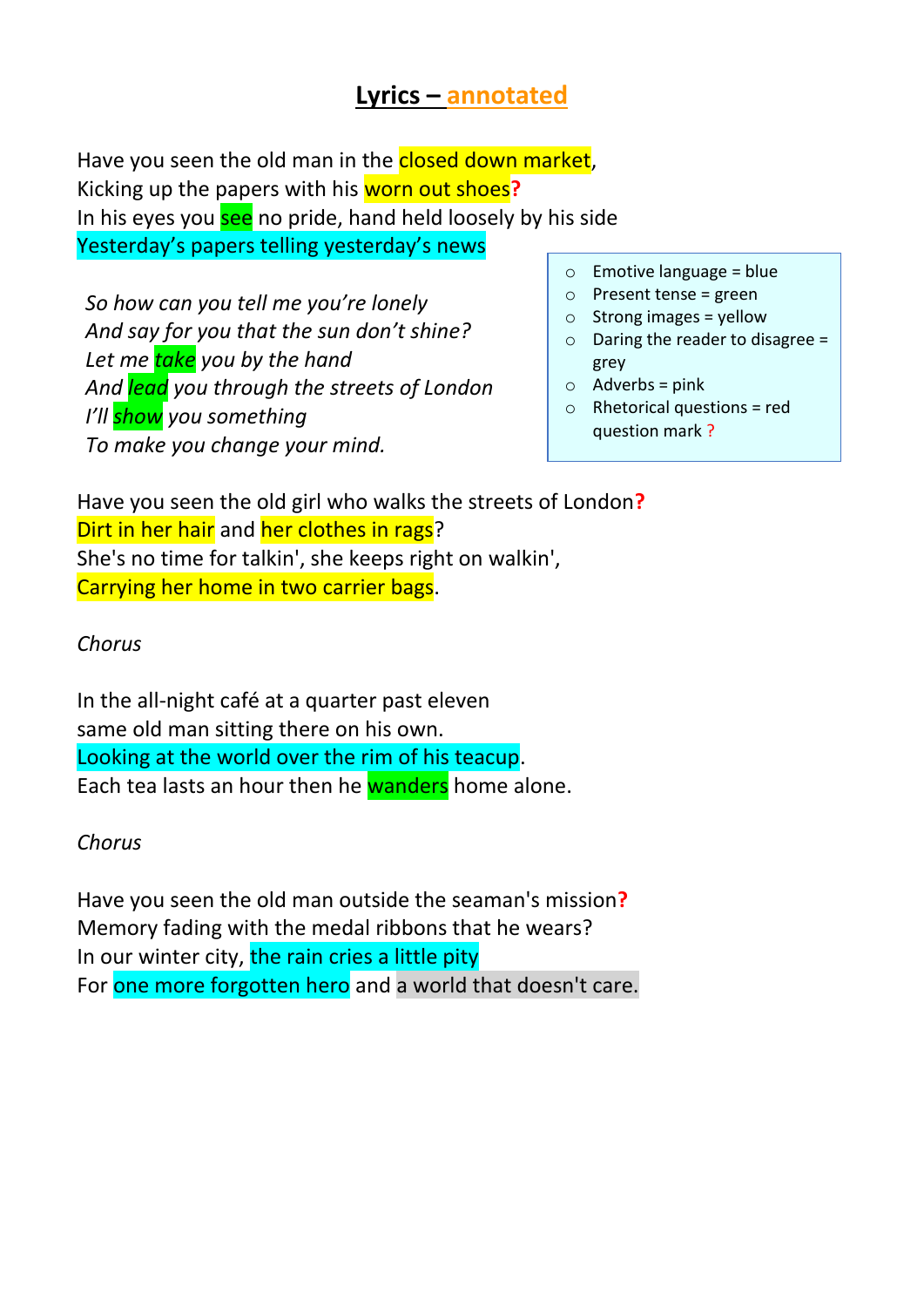# **Adapting Lyrics**

Have you seen the **old man** in the **closed down market**, **Kicking up the papers** with his **worn out shoes**? In his eyes you see no pride, hand held loosely by his side Yesterday's **papers telling** yesterday's **news**

So how can you tell me you're **lonely** And say for you that the sun don't shine? Let me take you by the hand And lead you through the **streets of London** I'll show you something To make you change your mind.



Try changing the words in bold to adapt this song for a new audience and purpose. Try to keep the rhythm and rhyme scheme the same.

Extract from 'Streets of London' By **Ralph McTell** (1969)